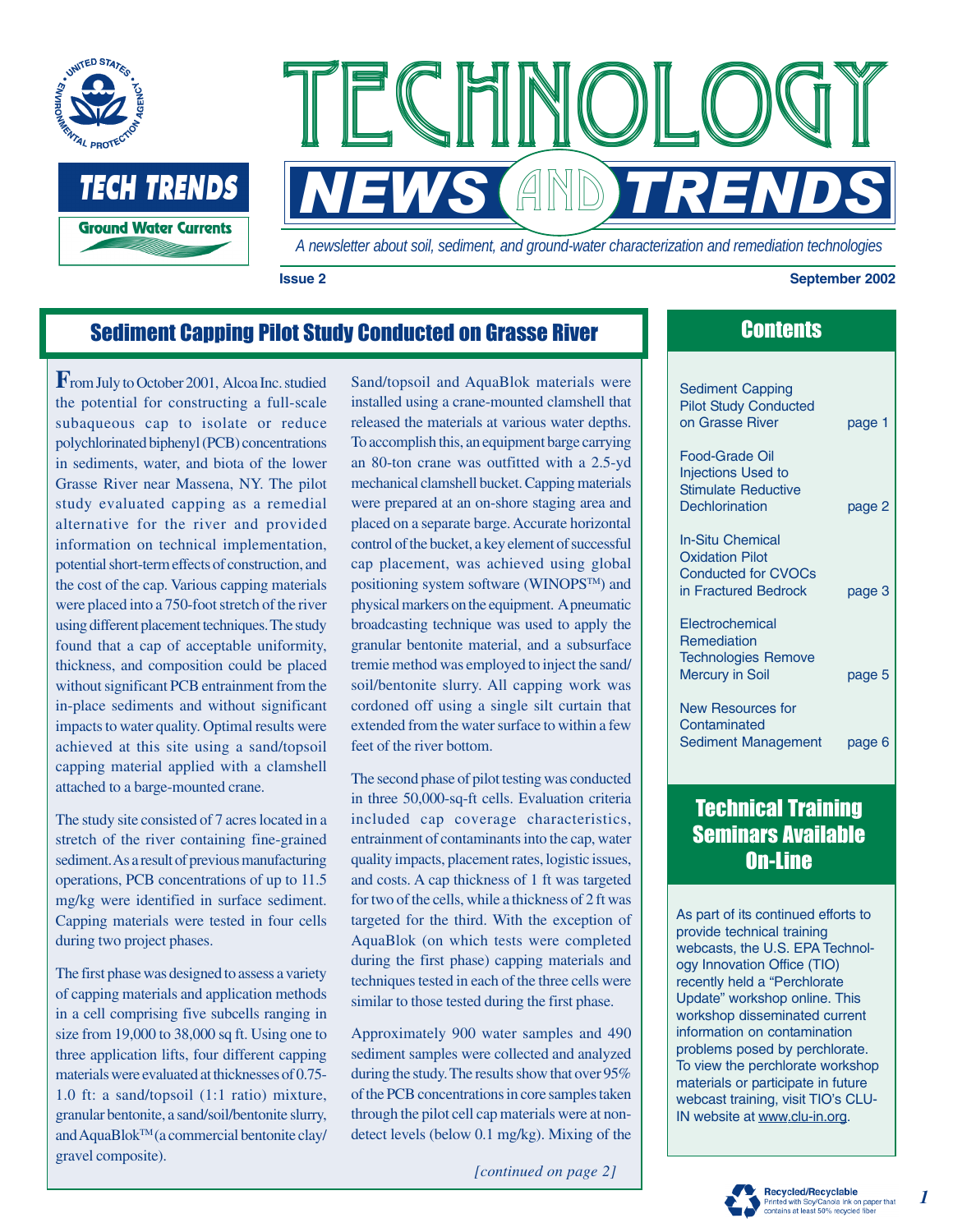### *[continued from page 1]*

cap material with underlying sediment, where it did occur, generally was limited to the lowest 1-2 inches of capping material. PCB concentrations in water downstream of the cells were below the analytical detection limit (50 ng/L) (Figure 1).

Water quality monitoring during cap placement indicated that no significant releases of PCBs (as shown in Figure 1), total suspended solids, or turbidity occurred during the project. Additionally, post-capping analyses of the site's benthic community showed evidence of recolonization of the capped area within three weeks of the capping completion. Postcapping monitoring of the bathymetry (riverbottom profile) after the first winter shows the cap thickness remains stable.

Unit costs to implement the capping activities (excluding mobilization, silt curtains, design, monitoring, and management) averaged \$2.15/ sq ft for the 1-ft cap and \$3.10/sq ft for the 2 ft cap. Total costs for the study are expected to range from \$3.5 million to \$4.0 million. Project monitoring will continue at the Grasse River study site throughout 2002.

### *Contributed by Larry McShea (Alcoa Inc.) at 724-337-5458 or*

*larry.mcshea@alcoa.com; Mary Logan (U.S. EPA/Region 2) at 212-637-4321 or logan.mary@epa.gov; and Joseph Mihm (Camp Dresser & McKee) at 315-769-7011 or mihmje@cdm.com*

## Food-Grade Oil Injections Used to Stimulate Reductive Dechlorination

**T**he U.S. Air Force Center for Environmental Excellence (AFCEE) and Air Education and Training Command (AETC) teamed with Altus Air Force Base (AFB) to sponsor field studies on the use of vegetable oil for stimulating in-situ anaerobic bioremediation of chlorinated solvents. Fullscale applications at several military sites indicate that the technology can reduce contaminant concentrations at a lower cost than conventional methods such as pump and treat. Most recently, results from a pilot study at Altus AFB, OK, showed over 90% reduction in trichloroethene (TCE) concentrations within eight months.

The process blends food-grade vegetable oil and surfactants in a high-speed mixer to generate an oil-in-water emulsion with a small droplet size that can be distributed easily throughout the subsurface. The emulsion is injected through permanent wells or temporary direct-push points. Water is subsequently injected to distribute and immobilize the oil. The optimum oil droplet size and surfactant characteristics for each site are determined through laboratory testing.

Historical solvent releases of degreasing agents at Altus AFB resulted in a 5,000-ftlong chlorinated solvent plume with TCE



The pilot study is evaluating the use of vegetable oil as a low-cost carbon source for controlling chlorinated solvent migration through enhanced anaerobic bioremediation. A line of six permanent 2 inch PVC wells spaced 5 ft apart was installed perpendicular to ground-water flow approximately 250 ft downgradient from the source area. Over a 4-day period in December 2001, a mixture of emulsified soybean oil, yeast extract, and lactate was injected through each well to form a 30-ftwide vegetable oil barrier that would stimulate reductive dehalogenation.

Each injection was designed to treat a 6 ft-diameter area that would provide a small overlap between adjacent injection points. To achieve maximum distribution of the treatment mixture in the upper weathered fracture zone, the wells were screened from 8 to 18 ft bgs. The cost of installing the six barrier wells and injecting the mixture was \$18,000, or \$600/linear ft of barrier.

Monitoring of adjoining wells during the injection process showed that the

*[continued on page 3]*

*Figure 1. Capping studies on the Grasse River showed minimal impact on surface water quality.*



\*Pilot cell #1 (of first phase) is not illustrated. \* \* A value of 1/2 the detection limit (25 ng/L) was assigned to non-detect readings when calculating averages.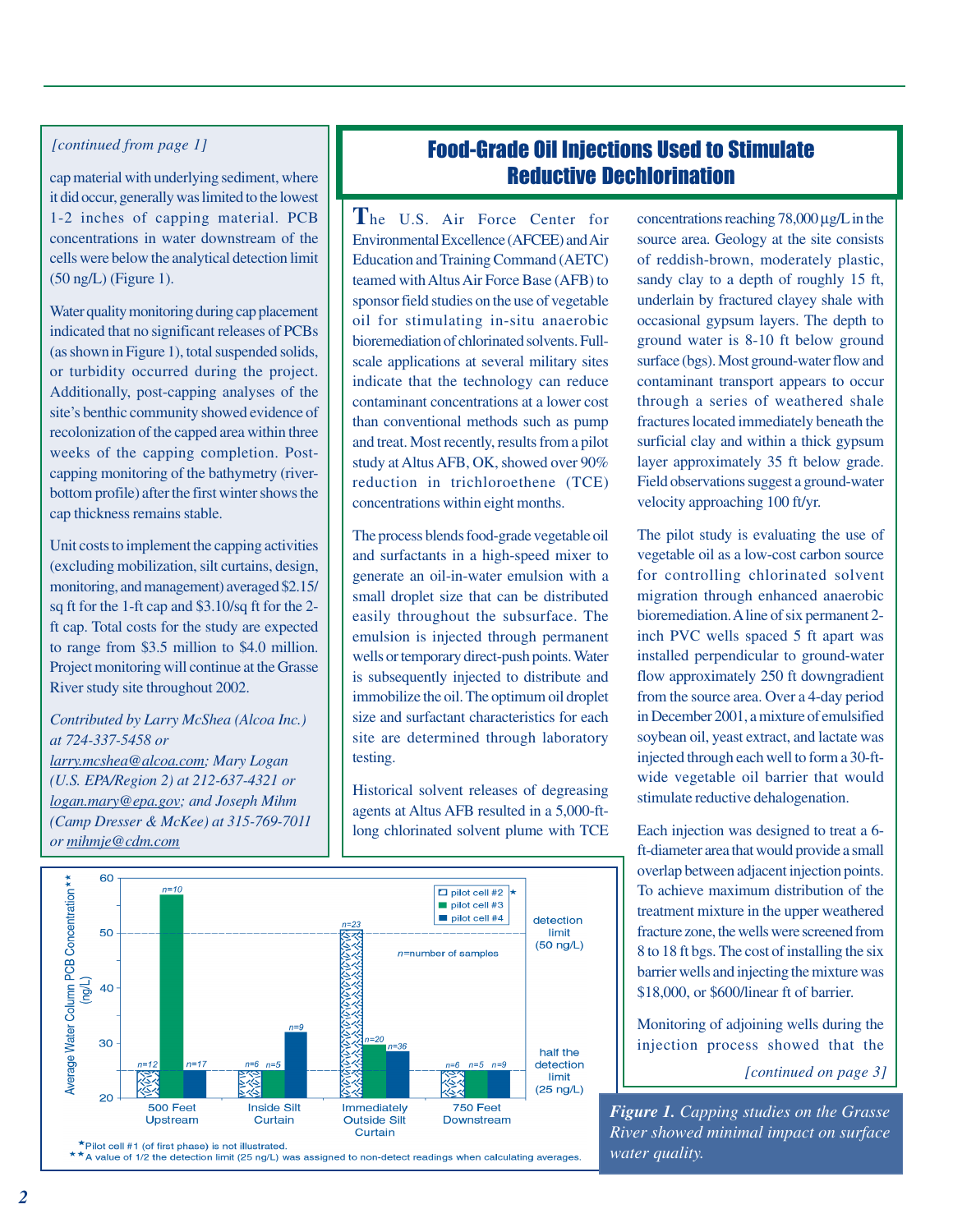*Figure 2. TCE concentrations at the Altus AFB pilot study site dropped immediately after injection of vegetable oil.*

#### *[continued from page 2]*

emulsified oil was distributed to a distance of more than 20 ft from the injection points. TCE concentrations dropped immediately after injection due to dilution and/or sorption to the oil. By August 2002, however, TCE and *cis*-dichloroethene (DCE) had rebounded and total ethenes had returned to a level exceeding 90% of the preinjection concentration. These changes indicated that dilution/sorption no longer was significant and that any reduction in contaminant concentrations was due to biodegradation.

Data obtained from one of the six injection wells indicated that the TCE concentration had declined from 1,300  $\mu$ g/L to 98  $\mu$ g/L (Figure 2), with 64% of the original TCE and DCE recovered as ethane. Similar TCE reductions were identified in a monitor well located 20 ft downgradient from the barrier, where the concentration dropped from 1,660 µg/L to 20 µg/L. Concentrations of vinyl chloride (an intermediate break-down product) had increased over the 8-month period, indicating that conversion of TCE to ethane was incomplete. Additional monitoring is underway to determine if the barrier width should be increased to achieve complete conversion of vinyl chloride to ethene.

Final results from the pilot test will be used to evaluate potential application of edible oils for full-scale remediation of ground water at Altus AFB. This pilot, as well as previous applications at Dover AFB and Edwards AFB, demonstrate the potential for application of this process in a flow-through barrier for controlling chlorinated solvent migration. Previous commercial applications suggest that this technology also could be used to treat source-area hot spots and to enhance natural attenuation of contaminants. Laboratory studies are planned to evaluate the use of this approach for treatment of other pollutants, including nitrate, perchlorate, chromium, radionuclides, and acid mine drainage.



This project is part of the AFCEE Enhanced Bioremediation Initiative, which is investigating other low-cost substrates such as molasses, direct hydrogen sparging, and bark mulch in a trench application [see the July 2002 issue of *Technology News and Trend*s]. The U.S. Air Force, Navy, and Army also are developing a joint Tri-Service guidance manual to outline criteria for selecting appropriate carbon substrates and cost estimating tools in bioremediation applications.

*Contributed by Dr. Bob Borden (Solutions-IES) at 919-873-1060 or rborden@solutions-ies.com; Jim Gonzales (HQ/AFCEE) at 210-536-4324 or james.gonzales@brooks.af.mil; Steven Daneke (HQ/AETC) at 210-652-3302 or steven.daneke@randolph.af.mil; and Dr. Michael Lee (Terra Systems, Inc.) at 302- 798-9553 or mlee@terrasystems.net*

## In-Situ Chemical Oxidation Pilot Conducted for CVOCs in Fractured Bedrock

**A** recent pilot program undertaken by the Naval Facilities Engineering Command at the South Weymouth Naval Air Station (NAS), MA, illustrates the challenges posed by contaminants in fractured-bedrock aquifers. In-situ chemical oxidation (ISCO) based on Fenton's chemistry was performed to assess the technology's effectiveness in destroying chlorinated volatile organic compounds (CVOCs) in this type of setting. Although initial post-injection sampling showed overall contaminant reductions in ground water, subsequent sampling indicated significant contaminant rebound.

From the 1940s through the 1990s, the 2,800-sq-mi NAS study site was used for vehicle maintenance. As a result, shallow subsurface CVOC releases became mixed with waste oil leaking from an underground storage tank. The site is underlain by

approximately 6 m of silty sands, beneath which exists a fractured granite formation. The water table is located approximately 3 m below ground surface (bgs). Ground water flows horizontally in both the overburden and bedrock, which are in direct hydraulic connection.

Slug tests and packer pressure tests in the bedrock treatment zone indicated a hydraulic conductivity ranging from  $4.3 \times 10^{-5}$  to 2.6  $x 10^{-4}$  cm/s. An average fracture aperture of 156-349 mm was measured, and an effective porosity of 1.03 x  $10^{-3}$  to 2.86 x  $10^{-3}$ calculated. Based on these parameters, the bedrock treatment zone was estimated to contain approximately 36,000 liters of water and to require 88-243 days to flush one fracture volume through the zone.

*[continued on page 4]*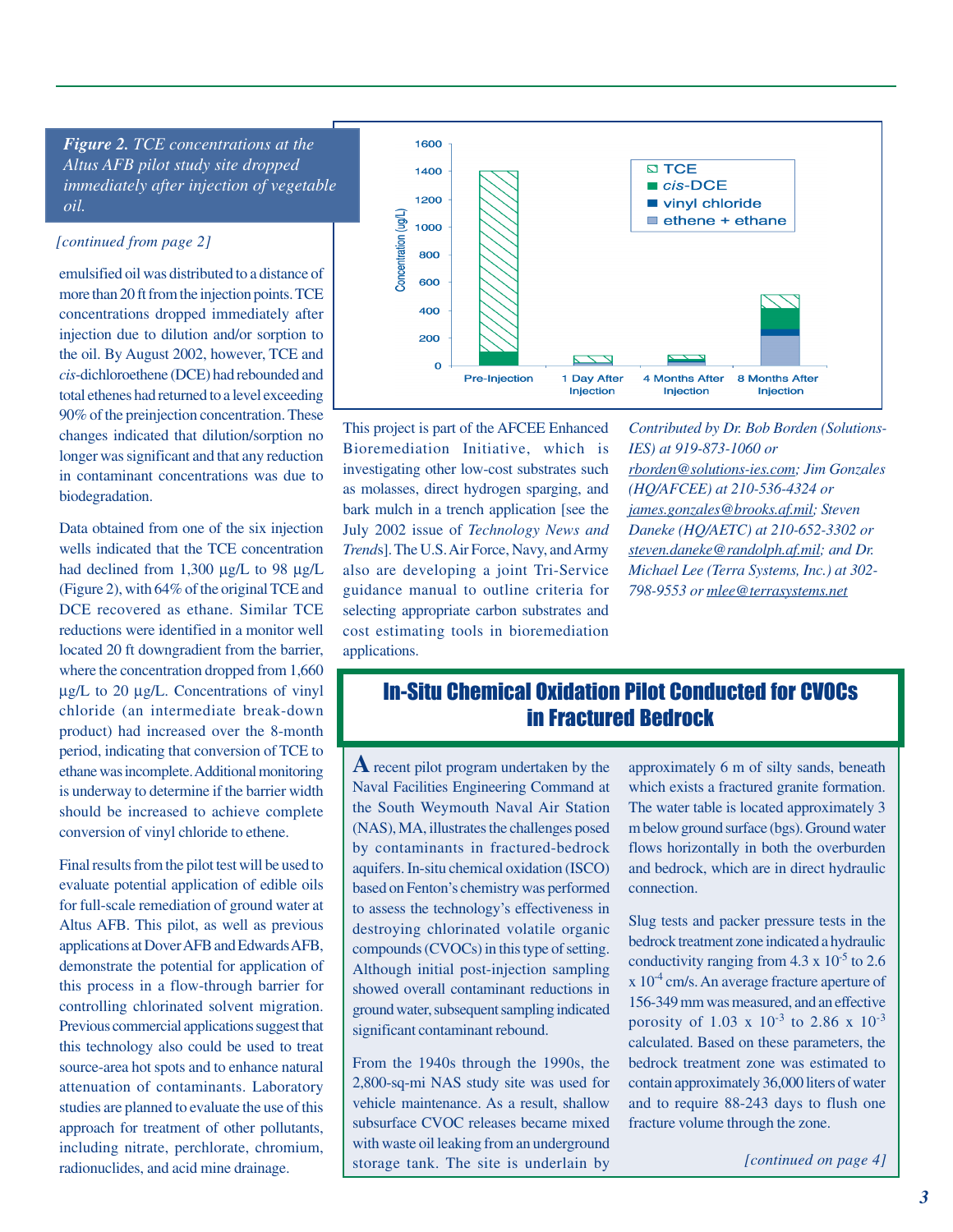#### *[continued from page 3]*

The 90-m CVOC plume, ranging in width from 20 to 45 m, extended 30 m below the top of the fractured bedrock (35-40 m bgs) prior to ISCO treatment. Baseline sampling found that total CVOC concentrations in two wells exceeded 1,000 mg/L. In the remaining 43 pilot wells, 14 indicated concentrations of 100-1,000 mg/L and 29 indicated less than 100 mg/L. The cross-sectional distribution of CVOCs with depth does not provide evidence of DNAPL pools. Based on the persistence and pattern of CVOC rebound modeled over time, however, DNAPL may exist in poorly connected, soil-clogged fractures near the overburden-bedrock interface.

The ISCO process employed at the NAS involved simultaneous injection of hydrogen peroxide and a ferrous sulfate catalyst into the overburden and fractured bedrock zones. The first phase of injections, which occurred in October 2000, employed 48 injectors spaced at 3 m intervals. Of these, 20 were screened across the saturated portion of the overburden and 28 were screened within the fractured bedrock. Prior to the second (final) injection phase in March 2001, three additional bedrock injectors were installed to improve fracture

accessibility. A total of 9,233 liters of peroxide and 28,174 liters of catalyst was injected.

Pilot results indicate that CVOC concentrations in ground water within the bedrock were depressed during and immediately following each phase of injection but rebounded over time at many of the observation points. Figure 3 presents data from two representative observation points. A well outside the treatment zone shows the peroxide and catalyst (represented by iron) equilibriating, thereby allowing the CVOCs and BTEX to rebound. A well in the center of the treatment zone shows the continued persistence of catalyst, which may be artificially depressing the CVOC and BTEX concentrations.

Analysis of monitoring data suggests that a significant amount of dilution occurred due to the addition of peroxide and catalyst (iron). Increased concentrations of dissolved oxygen, as indirect measures of CVOC breakdown and/or the presence of hydrogen peroxide, were observed in 77% of the monitoring wells. Data suggested that 9-12 months were needed for the bedrock system to flush the injected fluids and for CVOC concentrations to reequilibrate.

Although limited success of ISCO treatment was achieved at the South Weymouth NAS, the pilot refined delineation of the residual contamination source, improved understanding about the interconnectivity of the bedrock fractures, and better defined the applications and limitations of ISCO treatment in a fractured-bedrock setting. To more fully characterize the current aquifer conditions, efforts are underway to further assess the overburden-bedrock interface, the potential DNAPL source areas, and the treatability parameters for alternate remedies. Potential technologies for this site include the injection of alternate oxidants and stimulated anaerobic microbial degradation.

#### *Contributed by Mark Krivansky (Naval Facilities Engineering Command) at 610- 595-0567 or*

*krivanskyme@efane.navfac.navy.mil; Mark Kauffman (ENSR International) at 978- 589-3000 or mkauffman@ensr.com; Bill Brandon (U.S. EPA/Region1) at 617-918- 1391 or brandon.bill@epa.gov; and Patty Marajh-Whittemore (U.S. EPA/Region 1) at 617-918-1382 or whittemore.patty@epa.gov*



*were observed in some of the wells, significant rebound occurred in others.*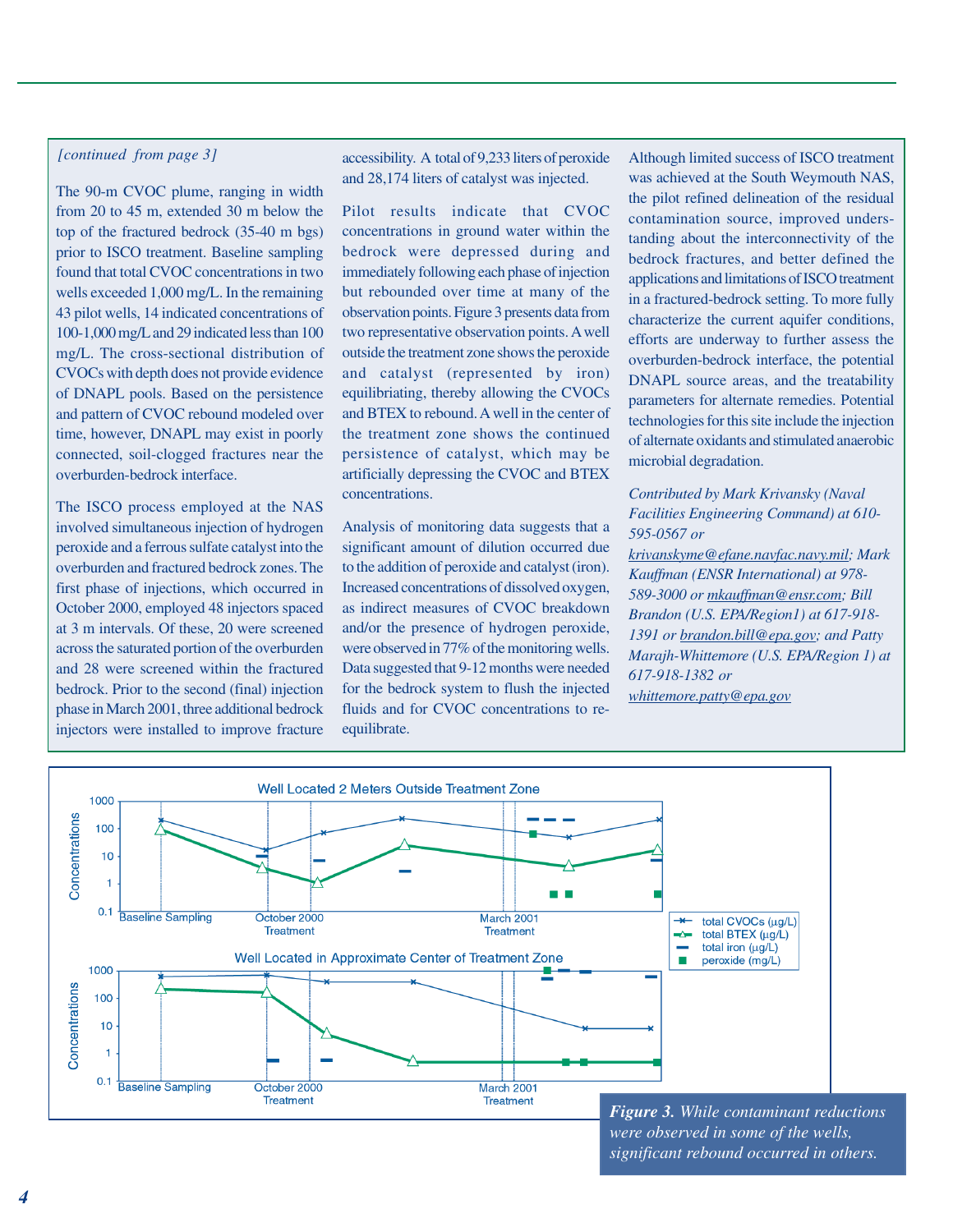### Electrochemical Remediation Technologies Remove Mercury in Soil

**P**ilot- and full-scale in-situ remediation projects were conducted at several European sites to evaluate the use of innovative electrochemical remediation technologies (known as "ECRTs") for removal of mercury and other metals from soil. Based on these project results and recent bench-scale testing, the U.S. Department of Energy (DOE) is considering an ECRTs field pilot for removal of mercury and other heavy metals at the National Security Complex (Y-12) near Oak Ridge, TN. Cost reduction is the major driver for DOE to seek alternative cleanup technologies such as these. ECRTs require low levels of electrical energy input compared to other electrical methods such as traditional electrokinetics, joule heating, and vitrification. In addition, ECRTs generally are effective within months, instead of years, and can be performed in-situ or exsitu.

ECRTs involve the passage of low-voltage/ amperage AC/DC current between an electrode pair to create metallic complexes. The ion complexes, as well as ionic metals, are mobilized via the electrokinetic gradient to both the anode and cathode for deposition. These deposits then can be removed and recycled. In contrast to electrokinetics, ECRTs electrically polarize the soil to generate reduction-oxidation (redox) reactions at the pore scale, creating mobile species of the target contaminants that migrate to the electrodes. Field remediation projects suggest that the overall reaction rates of the electrochemical process are inversely proportional to grain size of the soil or sediment undergoing treatment.

These technologies were demonstrated at the Union Canal in Scotland, where an average total mercury (elemental and methyl mercury) concentration of 243 mg/kg was present in the silt of a 1.1-m-deep, brackishwater canal. Over a 26-day period, 220 cubic meters of contaminated silt were treated. Approximately 5.6 kW of electrical power

was applied to two electrode pairs placed within the silt at positions parallel to the canal banks. After 12 days of treatment, the average total mercury concentration dropped to 119 mg/kg. The target goal (20 mg/kg) was exceeded by the end of the demonstration, at which time the average mercury concentration was 6.5 mg/kg. A total of 76 kg (168 lbs) of metal deposits, primarily consisting of mercury, accumulated on the electrodes.

Bench-scale testing of mercury-contaminated soil from DOE's Y-12 facility corroborated previous ECRTs field results. The test was conducted on homogenized soil having an average total mercury concentration of 252 mg/kg. Chemical analysis of the soil showed it contained up to 12,000 mg/kg of iron, which created conditions for high electrical conductivity and allowed for laboratory simulation of the ECRTs process.

After 741 hours of testing on the Y-12 soil, the total mercury concentration in soil near the anode increased to more than 530 mg/kg (>120% relative to baseline). In soil near the cathode, the total mercury concentration decreased by approximately 60%. Post-test chemical analysis of the electrodes themselves indicated that the anode accumulated about four times more total mercury than the cathode. The combined chemical data from soil and electrode analyses indicated that mercury was migrating and depositing at both electrodes. This generation and migration of both positive and negative chemical species to their respective electrodes distinguishes ECRTs from classical electrokinetics techniques.

Preliminary engineering cost estimates for ECRTs range from  $$135$ /yd<sup>3</sup> (for volumes of  $3,000 \text{ yd}^3$ ) to \$42/yd<sup>3</sup> (for volumes exceeding 100,000 yd<sup>3</sup>). An ECRTs demonstration also is being conducted by the U.S. Army Corps of Engineers, the U.S. EPA Great Lakes National Program Office, and the Minnesota Pollution Control Agency to evaluate its use

in removing polycyclic aromatic hydrocarbons (PAHs) in fresh-water sediments of Lake Superior. In addition, the Washington State Department of Ecology and King County, WA, are cooperating with the U.S. EPA in a Superfund Innovative Technology Evaluation (SITE) Program demonstration of the technologies' ability to reduce concentrations of PAHs, mercury, and phenols in marine sediments.

*Contributed by John Michael Japp (DOE/Oak Ridge Operations Office) at 865-241-6344 or jappjm@oro.doe.gov; Karen Cohen (DOE/National Energy Technology Laboratory) at 412-386- 6667 or cohen@netl.doe.gov; Falk Doering (P2-Soil Remediation, Inc.); and Joe Iovenitti (Weiss Associates/The Providence Group/ADA Technologies, Inc.) at 510-450-6141 or jli@weiss.com*

### Contact Us

*Technology News and Trends* **is on the NET!**

**View, download, subscribe, and unsubscribe at:**

http://www.epa.gov/tio

http://clu-in.org

*Technology News and Trends* welcomes readers' comments and contributions. Address correspondence to:

Ann Eleanor Technology Innovation Office

(5102G) U.S. Environmental Protection Agency Ariel Rios Building 1200 Pennsylvania Ave, NW Washington, DC 20460 Phone: 703-603-7199 Fax: 703-603-9135